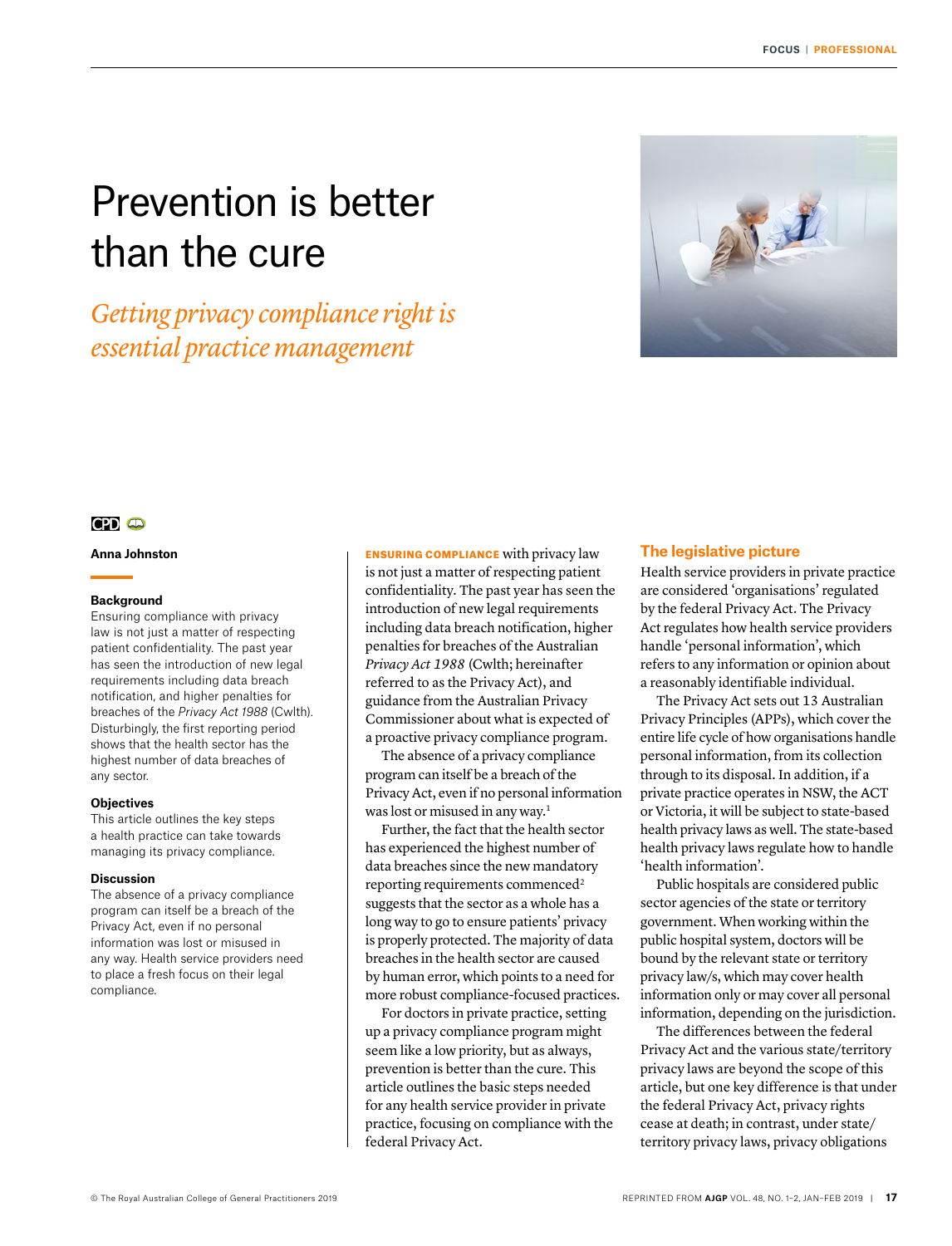can continue up to 30 years after the death of the patient.

This article summarises a practice's legal obligations and offers a checklist for building a privacy compliance program.

# **Privacy obligations in a nutshell**

The APPs form the basis of a practice's legal obligations. They are found in Schedule 1 of the Privacy Act. The APPs regulate how a medical practice can (and cannot) handle personal information, which is defined as 'information or an opinion about an identified individual, or an individual who is reasonably identifiable'.1

The APPs can be summarised as follows.

#### **Privacy management program (APP 1)**

A practice must implement practices, procedures and systems to ensure its compliance with the other APPs.

#### **Transparency (APPs 1 and 5)**

Each practice must have a publicly available privacy policy to explain how the practice handles personal information in general, including how a patient (or other individuals, including staff members) may seek access, make a correction or make a privacy complaint.

When your practice is collecting patients' personal information, staff must also make people aware of what the practice is going to do with it. This may be by way of a verbal or written collection notice. A collection notice can refer to your practice's privacy policy for more information about access, correction and privacy complaints.

# **Limitations on collection (APPs 2–3)**

The methods by which your practice collects personal information must be lawful and fair.

Each collection of personal information must be reasonably necessary and for a lawful purpose that is directly related to your functions.

Health information, and other types of personal information known as 'sensitive' personal information,<sup>1</sup> can only be collected in certain circumstances; however, this includes collection in order to provide a

health service. 'Sensitive personal information' includes information about an individual's racial or ethnic origin, political opinions, membership of a political association, religious beliefs or affiliations, philosophical beliefs, membership of a professional or trade association or trade union, sexual orientation or practices, criminal records; health information; genetic information; biometric information for verification/ identification; and biometric templates.

Where lawful and practical, your practice must allow patients to remain anonymous.

Your practice must collect information directly from the subject unless they have authorised otherwise or it is unreasonable or impracticable to do so. Examples of when it is 'unreasonable or impracticable' to obtain personal information directly from the subject include when a general practitioner (GP) is asking a patient about their other family members in the context of building a picture about their family history of disease, or if staff are seeking to understand a patient's level of family or community supports available to assist the patient in the management of their health condition.

#### **Limitations on use and disclosure (APP 6)**

Your practice can generally only use or disclose personal information for the primary purpose for which it was collected, or for a directly related secondary purpose within the reasonable expectations of the person.

Examples of uses in the healthcare context that the NSW Privacy Commissioner considers appropriate under this 'directly related secondary purpose' test include:

- **•** 'to provide ongoing care to patients, or an ongoing service to clients'
- **•** 'investigating and managing adverse incidents or complaints about care or patient safety'
- **•** 'sending reminders to a person where the person receives service on a regular basis or required a follow up service'
- **•** 'quality assurance activities … such as monitoring, evaluating, auditing'
- **•** 'managing a legal claim made by the person'.3

To use or disclose personal information for a purpose not directly related to the purpose for which it was collected, your practice will need either the person's consent or find an exemption that applies.

# **Other rules**

There are also specific privacy principles dealing with:

- **•** direct marketing (APP 7)
- **•** disclosing personal information outside Australia (APP 8)
- **•** the adoption or use of governmentissued unique identifiers such as Medicare Benefits Schedule numbers (APP 9)
- **•** ensuring data quality (APP 10)
- **•** ensuring data security (APP 11)
- **•** enabling people to access or correct the personal information your practice holds about them (APPs 12 and 13)
- **•** how long to keep personal information for, and how to dispose of it (APPs 4 and 11).

# **Building a privacy compliance program**

The remainder of this article suggests a number of practical steps a private practice can take to improve its compliance with the APPs and minimise risk of data breaches.

#### **Appoint a privacy officer**

Implementing a privacy compliance program, regardless of its scale, requires a person with the right skills and appropriate resources. Start with designating someone within your practice to be the privacy officer. While having a designated privacy officer is only mandatory for Australian government agencies, it is nonetheless also expected of the private sector in order to demonstrate compliance with APP 1.4 Angelene Falk, the Australian Privacy Commissioner, recently noted that 'the requirements of the Code are a good indicator of my expectations for businesses'.<sup>5</sup>

The privacy officer role need not be full time or a distinct position, but the person designated with the privacy officer functions should have sufficient skills and time to build a comprehensive privacy compliance program.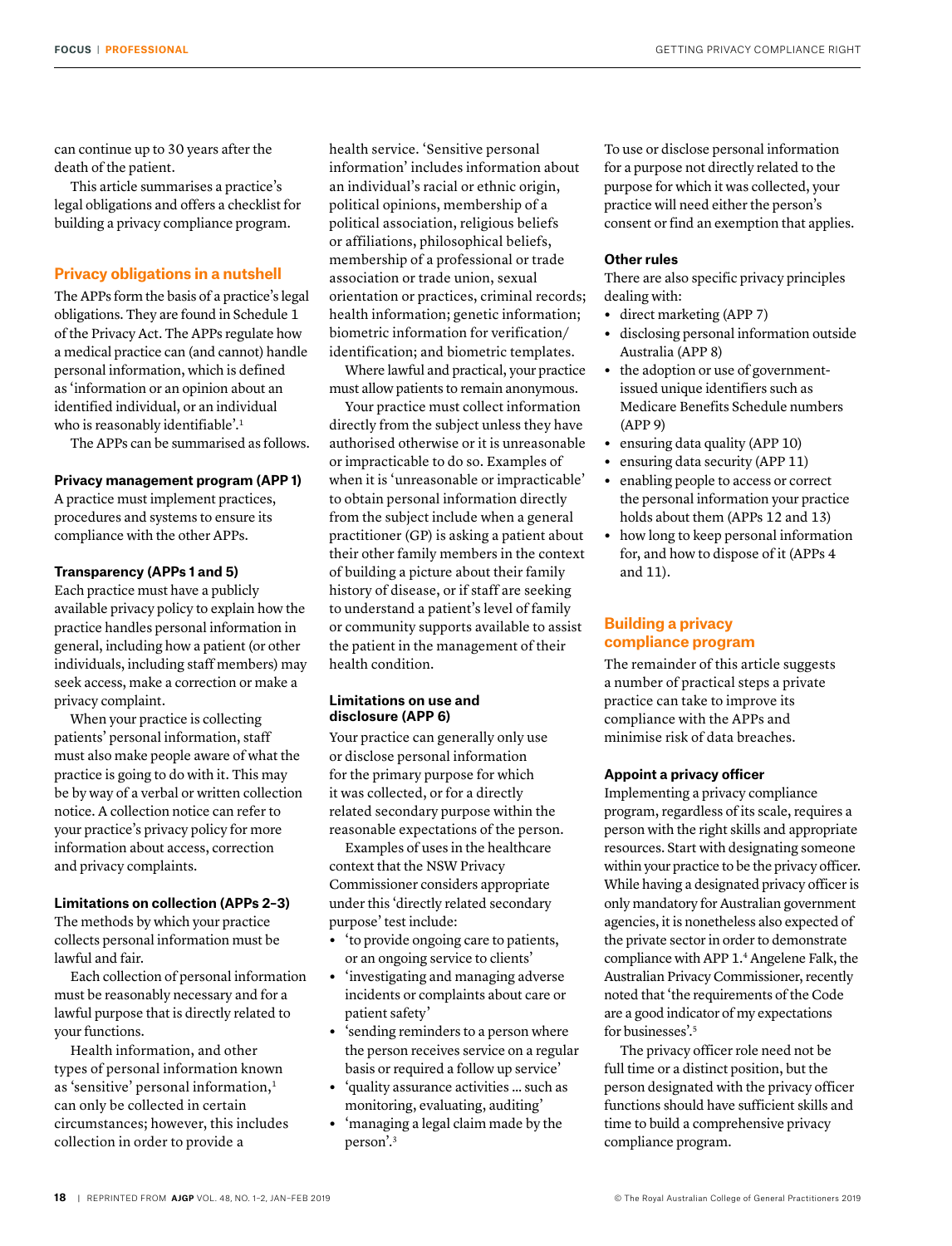The privacy officer's tasks usually comprise:

- **•** providing privacy advice to staff
- **•** ensuring staff are trained in and aware of their privacy obligations
- **•** managing significant privacy risks, such as by conducting or commissioning privacy compliance audits of operational areas
- **•** drafting privacy-related messages, such as privacy policies and collection notices
- **•** liaising with the Privacy Commissioner about data breach notifications or privacy complaints
- **•** handling privacy complaints and enquiries from patients and others
- **•** advising on unusual requests to access or correct personal information, or requests from third parties for access to data about patients or staff.

To be effective, the privacy officer must be a person who is trusted by colleagues as a 'go to' person for pragmatic advice. Part of their role should be to champion privacy across the practice, which first requires an understanding of what is happening across the practice.

# **Know your data**

A practice cannot protect the privacy of the personal information it holds if there is no clarity or shared understanding of what or where the data are.

The privacy officer should start by conducting an inventory of personal information held by your practice. Remember to include personal information about staff, contractors and others, as well as patients.

For each area of the practice, identify and document:

- **•** what personal information is held
- **•** where the information is held in the practice
- **•** who has stewardship of or responsibility for each database or set of records
- **•** which records contain 'health information' or other forms of 'sensitive information', which will be subject to special restrictions
- **•** why the information is collected, and the purposes for which it is used and disclosed

**•** whether information is held by third parties on your practice's behalf, including by contractors and service providers, and where those third parties hold the data.

# **Draft the privacy policy**

It is a legal requirement to maintain an up-to-date and publicly accessible privacy policy. A privacy policy is a public-facing document. Your practice should have a copy readily available to distribute on request from reception. If your practice has a website, your privacy policy should also be easily reached by a link from the footer on every page of your website.

Your practice's privacy policy must outline:

- **•** the kinds of personal information that your practice collects and holds (and how it is collected and held)
- **•** the purposes for which personal information is used or disclosed
- **•** whether your practice is likely to disclose personal information to overseas recipients, and if so, the countries in which such recipients are likely to be located
- **•** how a patient, staff member or other person may access personal information that your practice holds about themselves, and seek correction if warranted
- **•** how an individual may complain about a breach of privacy, and how the practice will deal with their complaint.

# **Check your collection notices and consent forms**

APP 5 requires a practice to provide people with a collection notice at each point where their personal information is collected.

Not to be confused with your practice's privacy policy, a collection notice must be specific to the personal information being collected at that point in time. Collection notices should be concise and in plain language while also offering enough detail about how your practice proposes to collect, use or disclose the individual's personal information.

The privacy officer must ensure that individuals are made aware about:

- **•** what information is being collected
- **•** whether providing the information is mandatory
- **•** how your practice will use the information
- **•** to whom outside the practice it might be disclosed (especially if overseas)
- **•** how the person may access or correct it.

A collection notice can be in writing or delivered verbally. The NSW Privacy Commissioner has suggested that for health service providers, 'one useful way to provide the information is via a notice clearly displayed in the admissions or patient waiting area [of the practice], or by pamphlets and brochures'.3

Be careful not to assume that a patient already understands what will happen with their personal information. Be clear with the patient about who will receive their personal information as part of the treating team, and when your practice will be disclosing information to third parties, such as generating a referral or sending samples to a pathology lab.

Collection notices should not be confused with consent forms. Collection notices are a one-way form of communication. The person does not need to sign anything or indicate their agreement; they are simply being put 'on notice'.

By contrast, asking for a person's consent is a separate process and should only be necessary if the APPs indicate that the person's consent will be required to lawfully collect, use or disclose their personal information. This might be, for example, if a GP is asking a patient for their consent to include their data in a research project, or for their details to be provided to a third party seeking to recruit participants for a clinical trial.

# **Minimise the risk of human error**

Data security is not just about information security such as passwords and firewalls. Data security measures can be physical, administrative or technical, and will include the need for staff training and constant vigilance. The first few quarters' results from the mandatory data breach notification scheme show that the majority of data breaches in the health sector (excluding public healthcare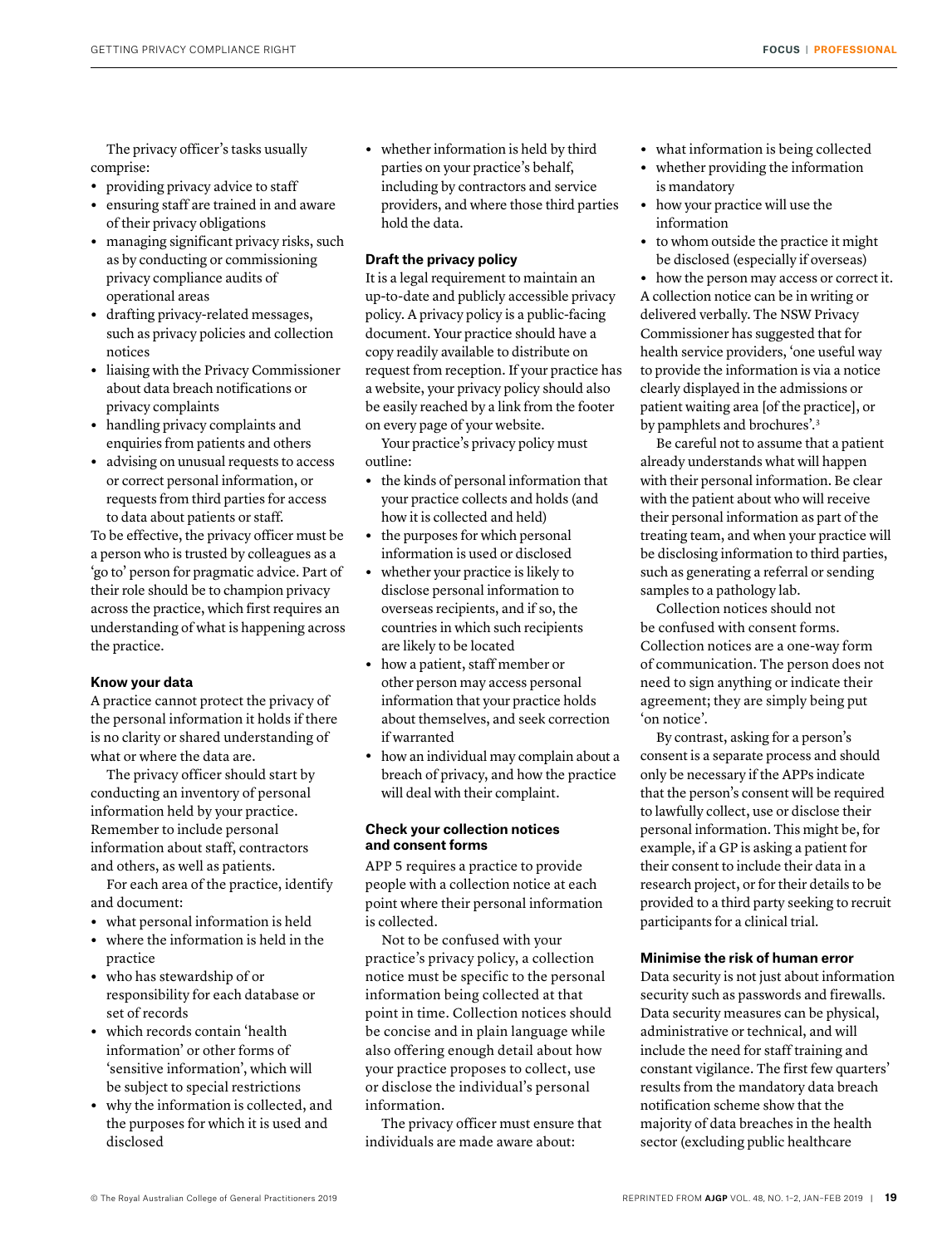providers) were the result of human error – a disturbing figure, and much higher than the average of 36% found across all sectors.2,6

Common examples of data breaches affecting private sector health service providers were caused by personal information being sent to the wrong recipient (by email, fax, mail and 'other'), lost paperwork or mobile storage devices, and unauthorised disclosures including verbal and published information. Even some of the data breaches categorised as 'cyber incidents' rather than human error involved weaknesses created by poor human practices, such as staff falling victim to phishing attacks that compromised login credentials, and 'rogue' employees deliberately doing the wrong thing.<sup>7</sup>

For health service providers registered to access the My Health Record system, there are additional, specific data security obligations placed on each practice, including auditing and monitoring individual users' access to the system, conducting regular staff training, conducting risk assessments and having a system security policy.8 Failure to adhere to the data security rules under the *My Health Records Act 2012* (Cwlth), ss 45 and 59 – which include who can prepare, upload or access documents in the My Health Record system – can result in civil penalties against a practice, and/or criminal penalties against individual staff, including up to two years' imprisonment.

Employees need to be actively engaged in good privacy practices for a compliance program to be effective. Staff need training to be able to understand their obligations, know how to implement those obligations in practice, recognise privacy near-misses and breaches, and know how to handle complaints and where to go for advice. Your practice should have a plain language privacy manual specifically for staff to enable quick reference; staff should also be asked to sign an undertaking specifically about their privacy and confidentiality obligations.

# **Manage your third-party contractors and suppliers**

A 2017 study of the cost of data breaches found that third-party involvement was

the top ranking factor that led to an increase in the cost of a data breach.9 Therefore, when personal information is collected, stored or used by a third party on behalf of your practice, managing the privacy risks should be a key part of your privacy compliance program.

The privacy officer should review and revise the contractual requirements for third parties that have access to personal information held by your practice or that hold personal information on your behalf. This should include everything from large-scale technology procurement processes, to small companies hired to perform a specific function, to students on clinical placement, advisers, consultants, individual contractors or researchers who might have access to personal information as part of their role with your practice.

Terms should be added to agreements with third parties, including requirements to:

- **•** comply with the relevant privacy principles, as if the third party was your practice
- **•** comply with your practice's privacy procedures
- **•** notify your practice in the event of data breach, privacy complaint or near miss
- **•** indemnify your practice in the event that their conduct causes your practice harm or loss
- **•** ensure staff undertake specified privacy training
- **•** agree to regular or random privacy audits of their information-handling practices.

## **Data breach response and notification**

Under the new notifiable data breach scheme, a 'data breach' means any incident in which personal information has been lost, subject to unauthorised use, or part of an unauthorised disclosure.<sup>1</sup>

Since February 2018, data breaches that are likely to result in serious harm to one or more individuals must be reported to the Australian Privacy Commissioner and to the affected individual/s. A failure to meet the notification requirements can lead to penalties of up to \$2.1 million. This is in addition to the data breach notification requirements under the My Health Records Act, s 75.

Breaches and near misses should be managed according to formal protocols that include:

- **•** reporting pathways including a central reporting mechanism
- **•** documentation requirements
- **•** clarity around who is responsible for managing the incident and who else needs to be notified, consulted or involved.

The privacy officer should develop a Data Breach Response Plan to ensure the practice is ready and knows how to quickly and effectively respond in the event of a data breach. A Data Breach Response Plan should include clear responsibilities and procedures to follow, as well as template notification letters. The plan should also include up-to-date contact details for a practice's external points of advice, liaison or reporting, including your professional indemnity insurer and professional college (each of which may offer advice or assistance), and a link for the portal through which to report data breaches to the Australian Privacy Commissioner.10

# **Conclusion**

Privacy compliance is far more complex than just respecting patient confidentiality. Increasing penalties for non-compliance or non-existent procedures, as well as the loss of patient trust in the event of a data breach, suggest health service providers should become more proactive in the management of privacy compliance in their practices.

# **Further resources**

**•** Salinger Privacy. *The privacy officer's handbook.* Manly, NSW: Salinger Privacy, 2018. Available at [www.salingerprivacy.](http://www.salingerprivacy.com.au/the-privacy-officers-handbook) [com.au/the-privacy-officers-handbook](http://www.salingerprivacy.com.au/the-privacy-officers-handbook) [Accessed 30 November 2018].

#### **Author**

Anna Johnston BA, LLB (Hons I), GradCertMgmt, GradDipLegPrac, MPP (Hons), Director, Salinger Privacy; Former Deputy Privacy Commissioner of NSW. anna@salingerprivacy.com.au Competing interests: None. Funding: None.